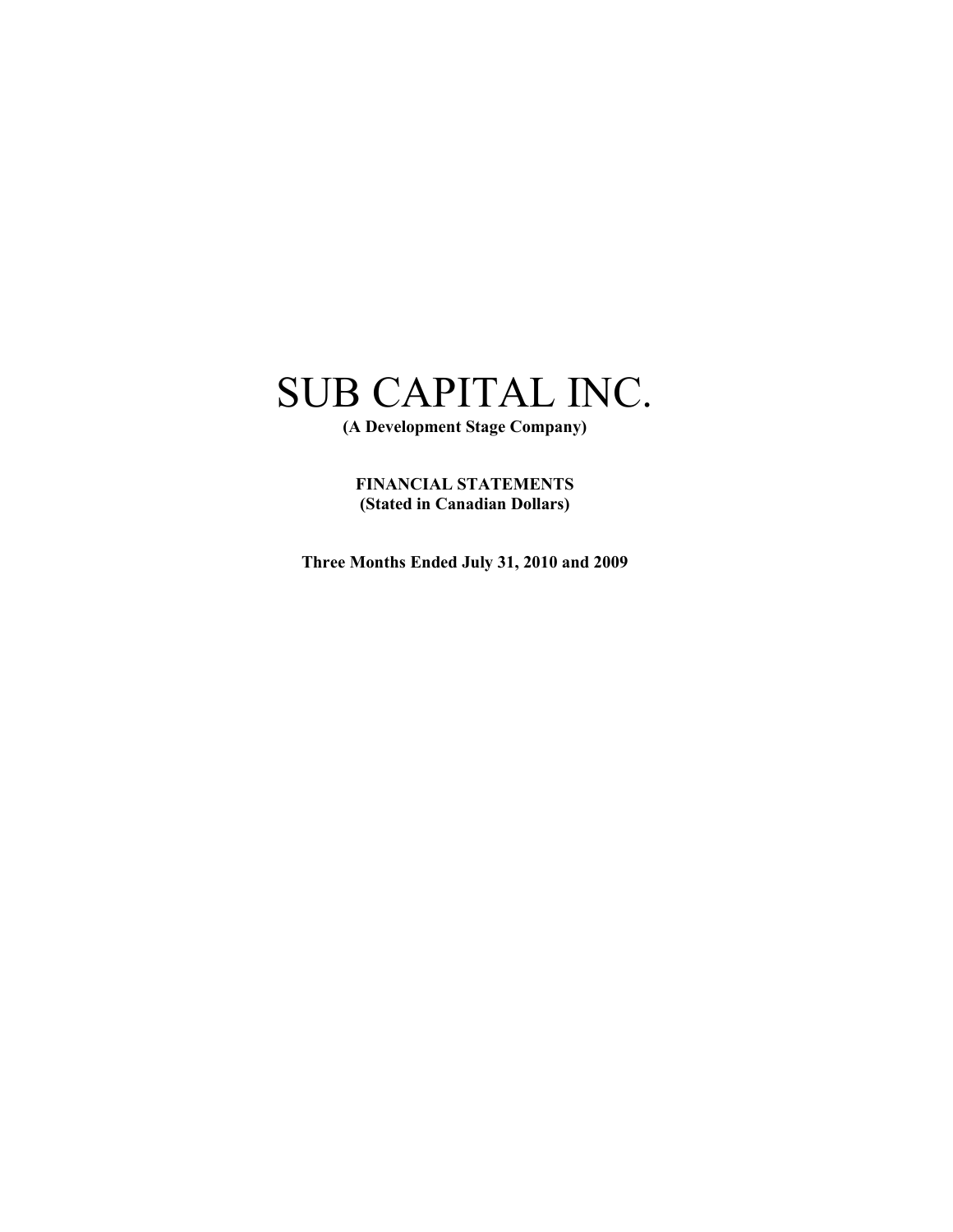### **SUB CAPITAL INC. (the "Company")**

### **INTERIM FINANCIAL STATEMENTS Three months ended July 31, 2010**

### **NOTICE OF NO AUDITOR REVIEW OF INTERIM FINANCIAL STATEMENTS**

The accompanying unaudited interim financial statements of the Company have been prepared by and are the responsibility of Company's management.

The Company's independent auditor has not performed a review of these financial statements in accordance with the standards established by the Canadian Institute of Chartered Accountants for a review of interim financial statements by an entity's auditor.

September 23, 2010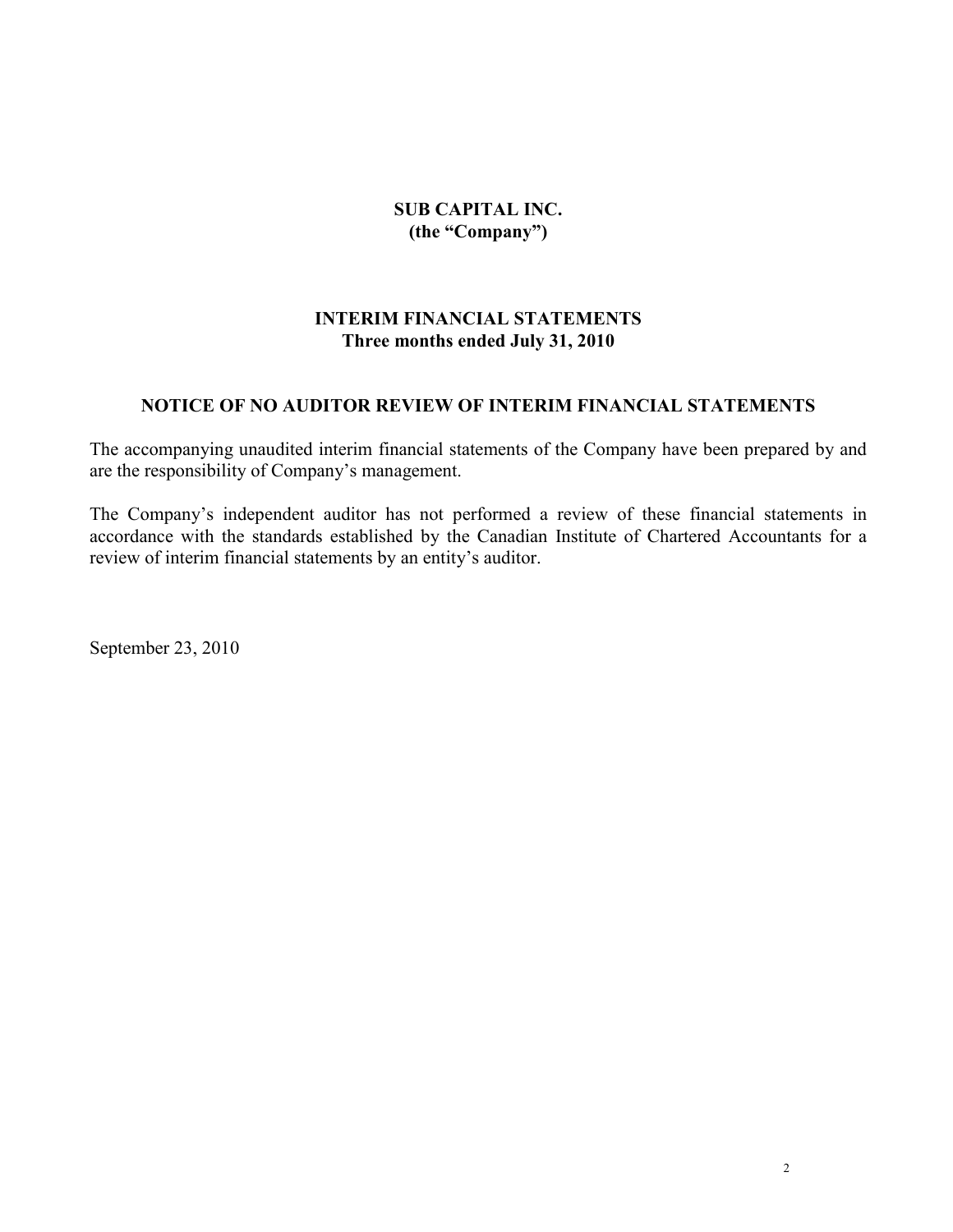Balance Sheets (Unaudited – Prepared by Management) (Expressed in Canadian Dollars)

### As at July 31, 2010 and April 30, 2010

|                                                                                                | <b>July 31, 2010</b><br>S | April 30, 2010<br>\$ |
|------------------------------------------------------------------------------------------------|---------------------------|----------------------|
| <b>ASSETS</b>                                                                                  |                           |                      |
| <b>CURRENT</b><br>Cash and Cash Equivalents<br>Share Subscription Receipts in Transit (Note 4) | 390,717                   | 163,483<br>218,290   |
| <b>Amounts Receivable</b>                                                                      | 14,817                    | 10,439               |
| Prepaid Expenses and Deposits                                                                  | 4,896                     |                      |
| Deferred Costs (Note 5)                                                                        | 10,545                    |                      |
|                                                                                                | 420,975                   | 392,212              |
| <b>LIABILITY</b>                                                                               |                           |                      |
| <b>CURRENT</b><br>Accounts Payable and Accrued Liabilities                                     | 51,224                    | 54,830               |
| <b>SHAREHOLDERS' EQUITY</b>                                                                    |                           |                      |
| Share Capital (Note $6(b)$ )                                                                   | 4,085,097                 | 4,067,480            |
| Contributed Surplus (Note 7)                                                                   | 623,136                   | 580,205              |
| Deficit                                                                                        | (4,338,482)               | (4,310,303)          |
|                                                                                                | 369,751                   | 337,382              |
|                                                                                                | 420,975                   | 392,212              |

Nature of Operations and Going Concern (Note 1) Change of Business (Note 11) Subsequent Events (Notes 1, 11 and 12)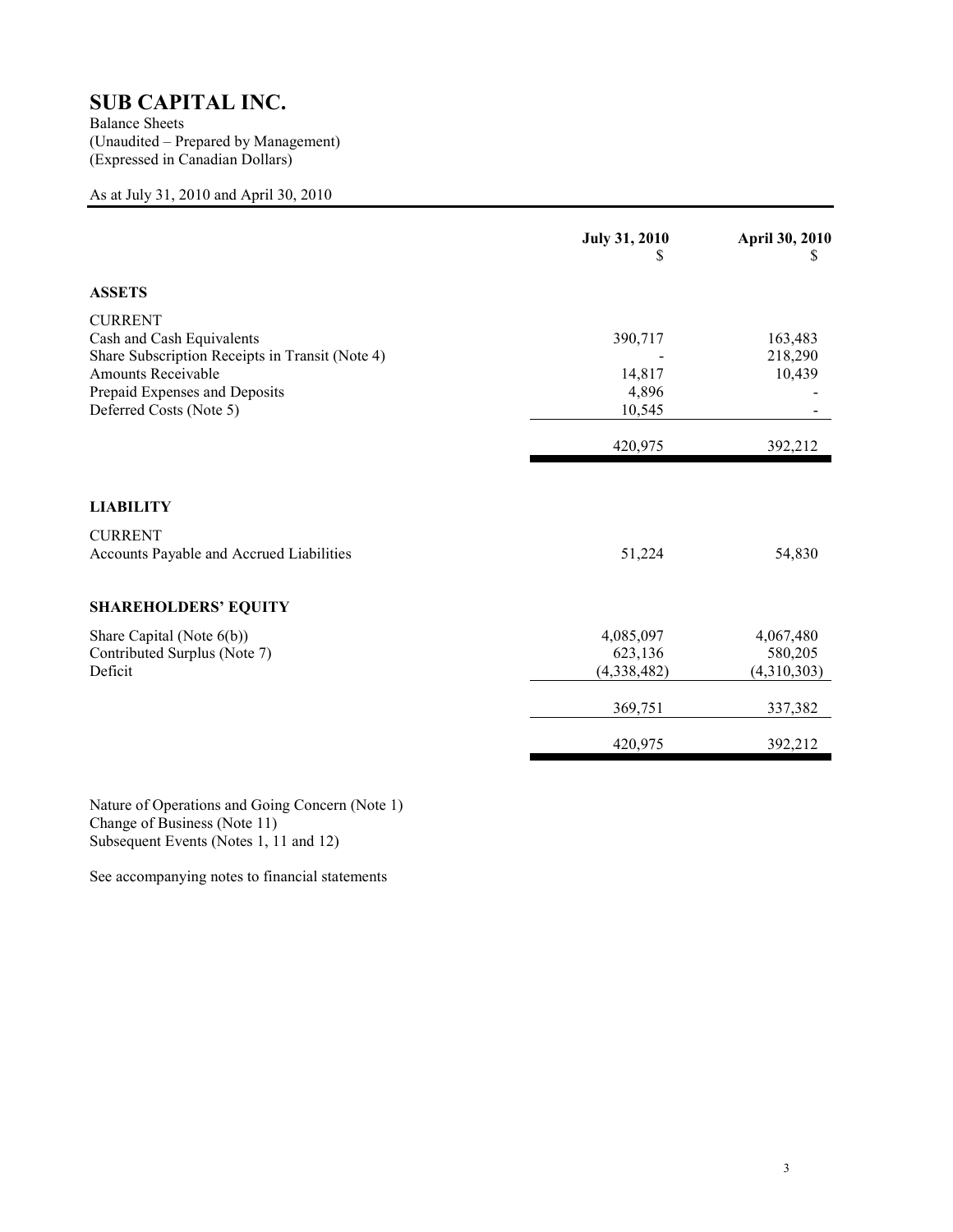Statements of Operations and Deficit (Unaudited – Prepared by Management) (Expressed in Canadian Dollars)

### For the Three Months Ended July 31, 2010 and 2009

|                                                                              | 2010        | 2009        |
|------------------------------------------------------------------------------|-------------|-------------|
|                                                                              | \$          | \$          |
| <b>EXPENSES</b>                                                              |             |             |
| <b>Bank Charges</b>                                                          | 258         | 147         |
| <b>Consulting and Management Fees</b>                                        | 7,500       |             |
| Office, Rent and Administration                                              | 4,061       |             |
| Professional Fees                                                            | 8,762       | 1,350       |
| <b>Regulatory Fees</b>                                                       | 3,450       |             |
| Transfer Agent and Shareholder Information                                   | 3,198       |             |
| <b>Travel and Promotion</b>                                                  | 950         |             |
|                                                                              | 28,179      | 1,497       |
| <b>NET LOSS FOR THE PERIOD</b>                                               | (28, 179)   | (1, 497)    |
| Deficit, Beginning of the Period                                             | (4,310,303) | (4,077,924) |
| DEFICIT, END OF THE PERIOD                                                   | (4,338,482) | (4,079,421) |
| <b>BASIC AND DILUTED LOSS PER SHARE</b><br><b>WEIGHTED AVERAGE NUMBER OF</b> |             |             |
| <b>COMMON SHARES OUTSTANDING</b>                                             | 10,247,165  | 3,042,045   |
|                                                                              |             |             |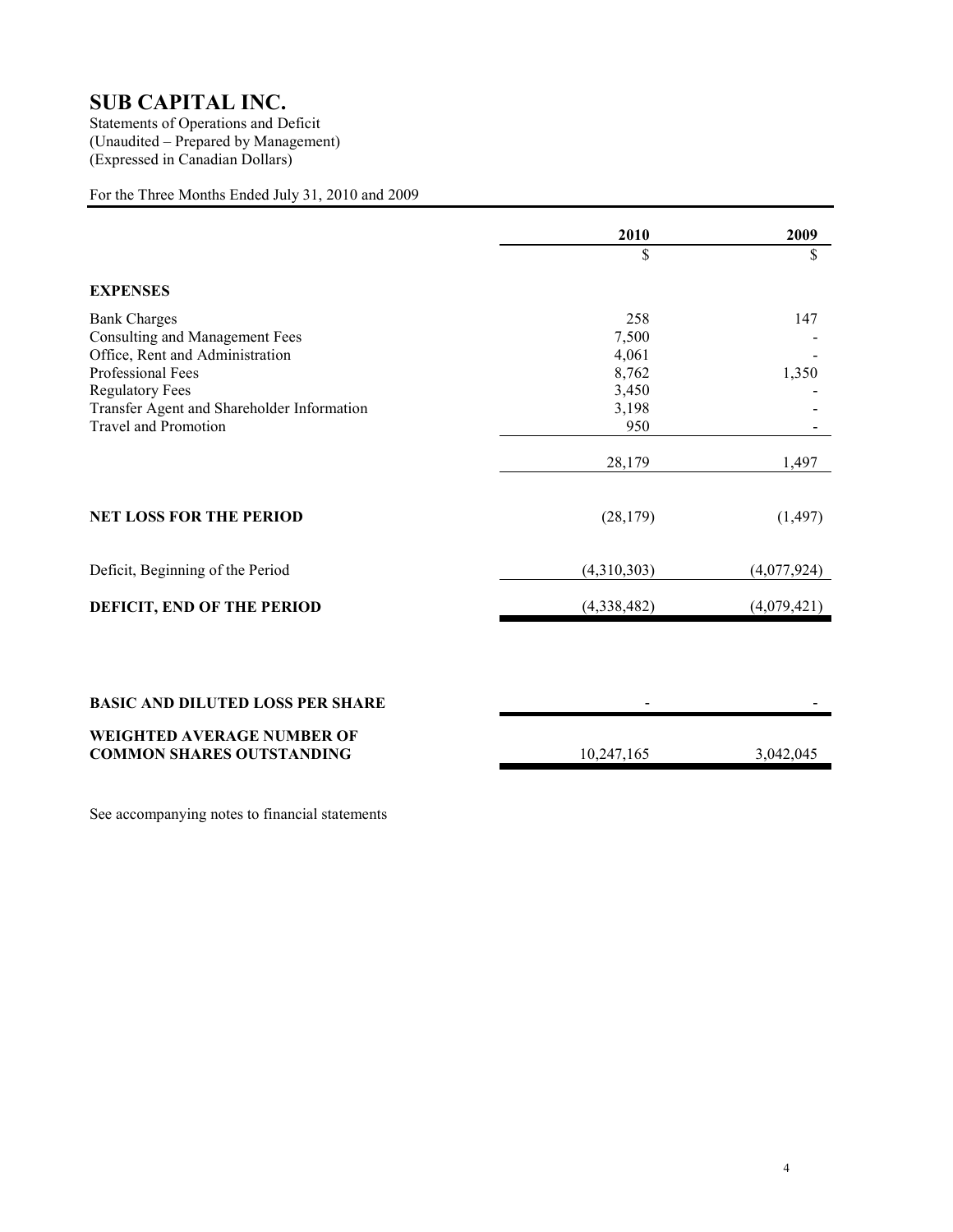Statements of Comprehensive Loss (Unaudited – Prepared by Management) (Expressed in Canadian Dollars)

For the Three Months Ended July 31, 2010 and 2009

|                                           | 2010                     | 2009     |
|-------------------------------------------|--------------------------|----------|
| <b>NET LOSS FOR THE PERIOD</b>            | (28, 179)                | (1, 497) |
| Other Comprehensive Income for the Period | $\overline{\phantom{0}}$ |          |
| <b>COMPREHENSIVE LOSS FOR THE PERIOD</b>  | (28, 179)                | (1, 497) |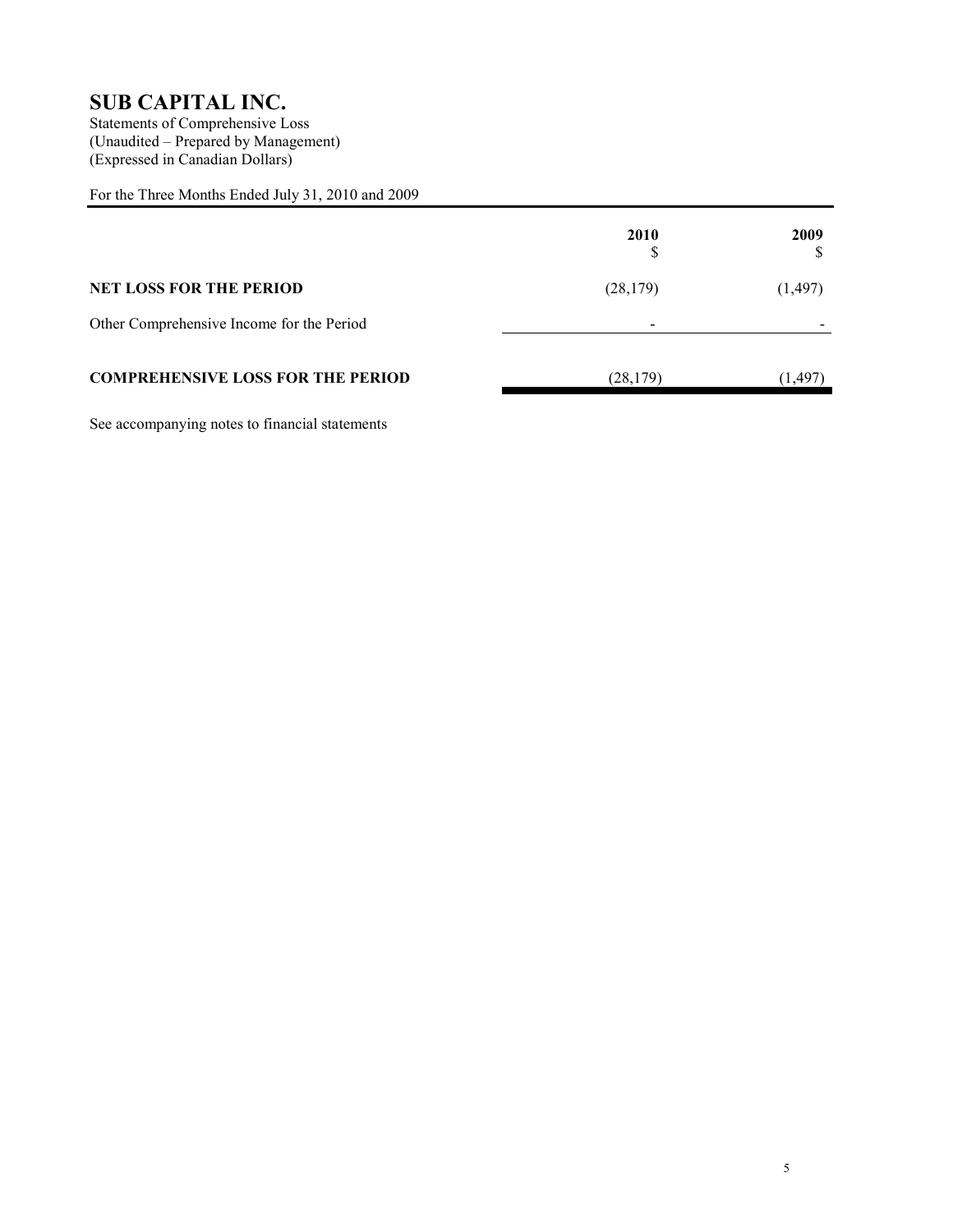Statements of Cash Flows (Unaudited – Prepared by Management) (Expressed in Canadian Dollars)

### For the Three Months Ended July 31, 2010 and 2009

|                                                                                                                                                        | 2010<br>S                     | 2009<br>S   |
|--------------------------------------------------------------------------------------------------------------------------------------------------------|-------------------------------|-------------|
| <b>CASH WAS PROVIDED BY (USED IN)</b>                                                                                                                  |                               |             |
| <b>OPERATING ACTIVITIES</b><br>Net Loss for the Period                                                                                                 | (28, 179)                     | (1, 497)    |
| Changes in Non-Cash Working Capital Accounts<br><b>Amounts Receivable</b><br>Prepaid Expenses and Deposits<br>Accounts Payable and Accrued Liabilities | (4,378)<br>(4,896)<br>(3,606) | 283<br>(58) |
|                                                                                                                                                        | (41,059)                      | (1,272)     |
| <b>FINANCING ACTIVITY</b><br>Net Proceeds on Private Placement                                                                                         | 278,838                       |             |
| <b>INVESTING ACTIVITY</b><br>Deferred Costs                                                                                                            | (10, 545)                     |             |
| <b>INCREASE (DECREASE) IN CASH</b>                                                                                                                     | 227,234                       | (1,272)     |
| Cash and Cash Equivalents, Beginning of the Period                                                                                                     | 163,483                       | 3,592       |
| CASH AND CASH EQUIVALENTS,<br><b>END OF THE PERIOD</b>                                                                                                 | 390,717                       | 2,320       |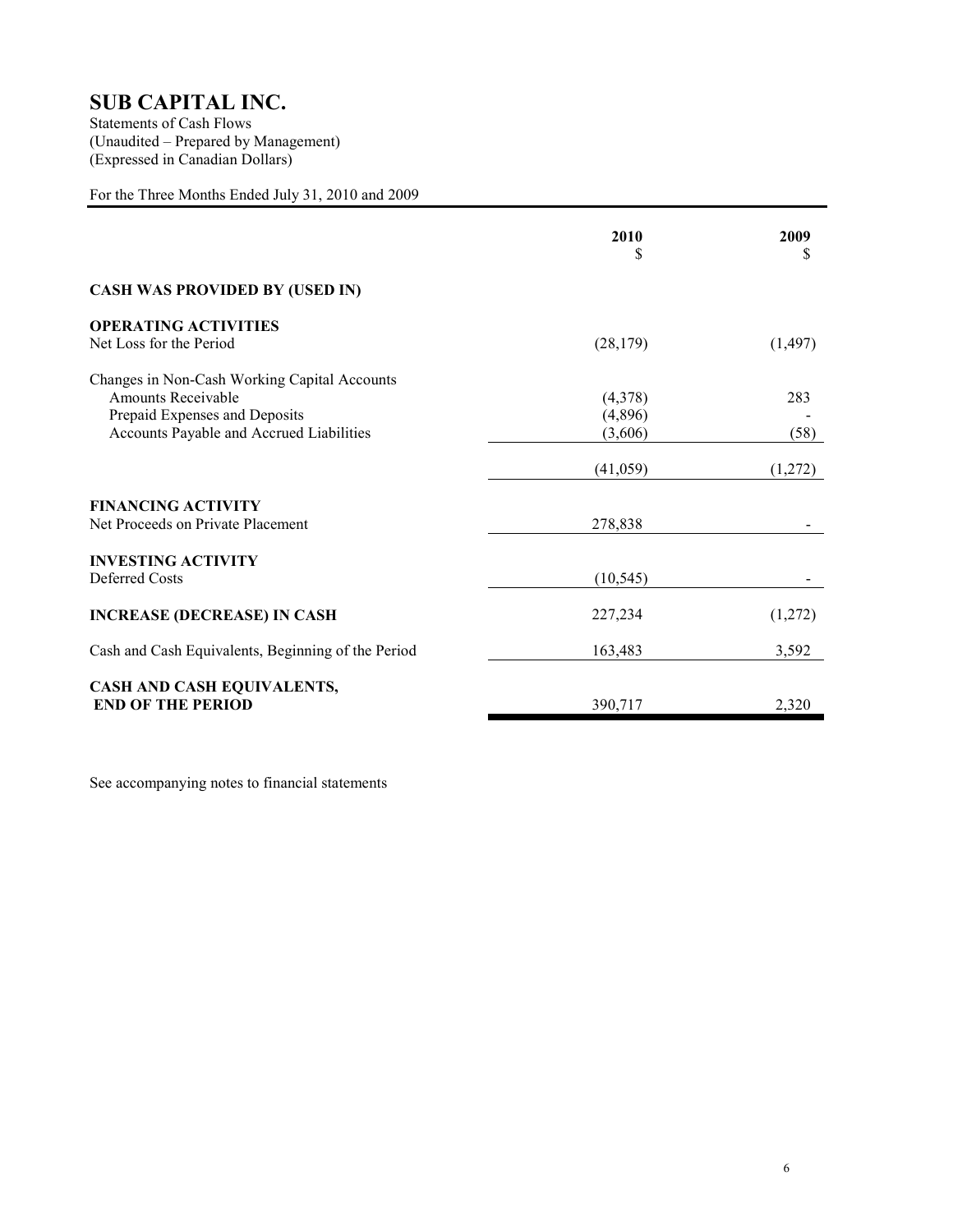Notes to the Financial Statements (Unaudited – Prepared by Management) (Expressed in Canadian Dollars)

For the Three Months Ended July 31, 2010 and 2009

### **NOTE 1 – NATURE OF OPERATIONS**

SUB Capital Inc. (the "Company") was incorporated under the laws of Canada on November 9, 2005. The Company's is currently designated as inactive and its shares are currently trading on the NEX Exchange. The Company's main focus is to identify a business, property or an asset with the objective of acquiring them or an interest therein.

On November 25, 2009, the Company consolidated its capital stock on a ten-for-one basis. All share and per share information contained in these financial statements reflect the post-consolidated share numbers.

On June 25, 2010, the Company entered into an option agreement to acquire a 75% interest in a property located in Saskatchewan. The proposed transaction will constitute as the Company's Change of Business under the policies of the TSX Venture Exchange ("Exchange"). If the acquisition is completed, the Company will be classified as a Tier 2 Mining Issuer of the Exchange. Subsequent to July 31, 2010, the Company received Exchange acceptance of the Change of Business. See Note 11.

These financial statements have been prepared in accordance with generally accepted accounting principles applicable to a going concern, which assumes that the Company will be able to meet its obligations and continue its operations for its next fiscal year. As at July 31, 2010, the Company had not yet achieved profitable operations, has working capital of \$369,751 (April 30, 2010 - \$337,382) and accumulated losses of \$4,338,482 since inception and expects to incur further losses in the development of its business. The Company expects that sufficient liquidity and additional financing will be available to meet its obligations during the period ending March 31, 2011. However, there can be no assurances that the Company will be able to obtain additional financial resources necessary and/or achieve profitability or positive cash flows. These financial statements do not give effect to adjustments that would be necessary should the Company be unable to continue as a going concern and, therefore, be required to realize its assets and liquidate its liabilities and commitments in other than the normal course of operations, and at amounts different from those in the accompanying financial statements.

### **NOTE 2 – BASIS OF PRESENTATION**

These unaudited interim financial statements have been prepared in accordance with generally accepted accounting principles ("GAAP") in Canada. They do not include all of the information and disclosures required by Canadian GAAP for annual financial statements. In the opinion of management, all adjustments considered necessary for fair presentation have been included in these financial statements. The unaudited interim financial statements should be read in conjunction with the Company's audited financial statements including the notes thereto for the year ended April 30, 2010.

The accounting policies followed by the Company are set out in note 2 to the audited financial statements for the year ended April 30, 2010 and have been consistently followed in the preparation of these financial statements.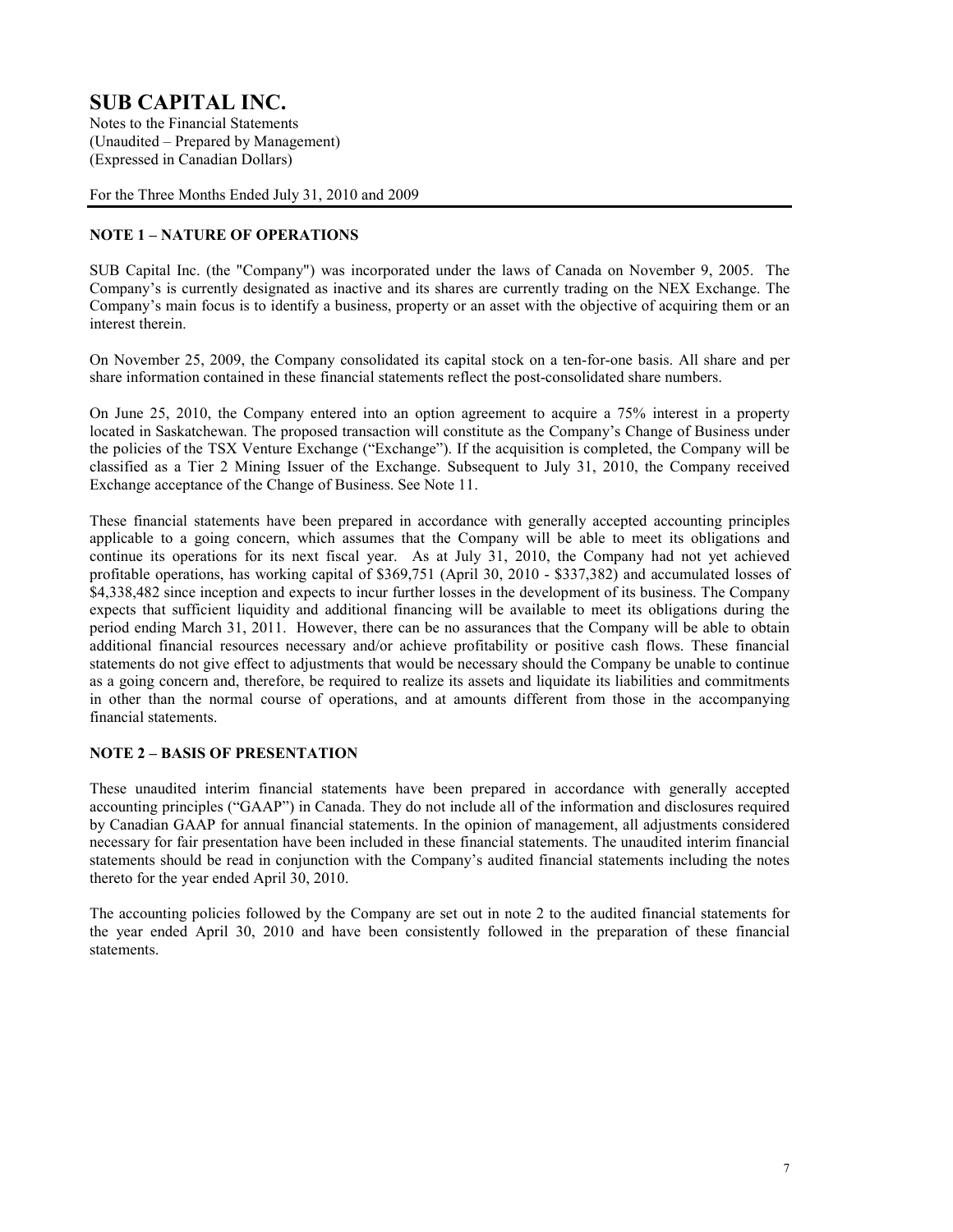Notes to the Financial Statements (Unaudited – Prepared by Management) (Expressed in Canadian Dollars)

For the Three Months Ended July 31, 2010 and 2009

### **NOTE 3 – RECENT ACCOUNTING PRONOUNCEMENTS**

#### **a) International Financial Reporting Standards ("IFRS")**

In February 2008, the CICA confirmed that publicly accountable enterprises will be required to adopt IFRS for fiscal years beginning on or after January 01, 2011 with earlier adoption permitted. Accordingly, the conversion to IFRS will be applicable to the Company's reporting no later than in the first quarter ended July 31, 2011, with restatement of comparative information presented. The conversion to IFRS will impact the Company's accounting policies, information technology and data systems, internal control over financial reporting, and disclosure controls and procedures. The transition may also impact business activities, such as foreign currency activities, certain contractual arrangements, capital requirements and compensation arrangements.

The Company has completed a preliminary assessment of how each IFRS standard impacts the financial statements. It was initially determined that the area of accounting difference that will likely be impacted based on existing IFRS will be impairment of assets and the initial adoption of IFRS under the provisions of IFRS 1 "First-Time Adoption of IFRS". In addition, the Company anticipates a significant increase in disclosure resulting from the adoption of IFRS and is continuing to assess the level of disclosure required.

#### **b) Business Combinations**

CICA Handbook Section 1582, "Business Combinations", replaces Section 1581, "Business Combinations", and provides the Canadian equivalent to International Financial Reporting Standards ("IFRS") 3 – "Business Combinations". This applies to a transaction in which the acquirer obtains control of one or more businesses. Most assets acquired and liabilities assumed, including contingent liabilities that are considered to be improbable, will be measured at fair value. Any interest in the acquiree owned prior to obtaining control will be remeasured at fair value at the acquisition date, eliminating the need for guidance on step acquisitions. Additionally, a bargain purchase will result in recognition of a gain and acquisition costs must be expensed. Early adoption is permitted. The Company does not expect to adopt this standard prior to January 1, 2011, at which time it expects to adopt the equivalent IFRS standard.

#### **c) Consolidations and Non-Controlling Interests**

 Section 1601, "Consolidated Financial Statements", and Section 1602, "Non-Controlling Interests", replace Section 1600, "Consolidated Financial Statements". Section 1601 establishes standards for the preparation of consolidated financial statements. Section 1602 establishes standards for accounting for a non-controlling interest in a subsidiary in consolidated financial statements subsequent to a business combination. It is equivalent to the corresponding provisions of IFRS standard, IAS 27 (Revised), "Consolidated and Separate Financial Statements". The Sections apply to interim and annual consolidated financial statements relating to fiscal years beginning on or after January 1, 2011. Earlier adoption is permitted as of the beginning of a fiscal year. The Company does not expect to adopt this standard prior to January 1, 2011, at which time it expects to adopt the equivalent IFRS standard.

### **NOTE 4 – SHARE SUBSCRIPTION RECEIPTS IN TRANSIT**

On April 28, 2010, the Company issued 2,425,444 common shares at \$0.09 per share pursuant to a private placement which the Company's lawyer was holding against payments in transit of \$218,290. The full amount was received during the three months ended July 31, 2010.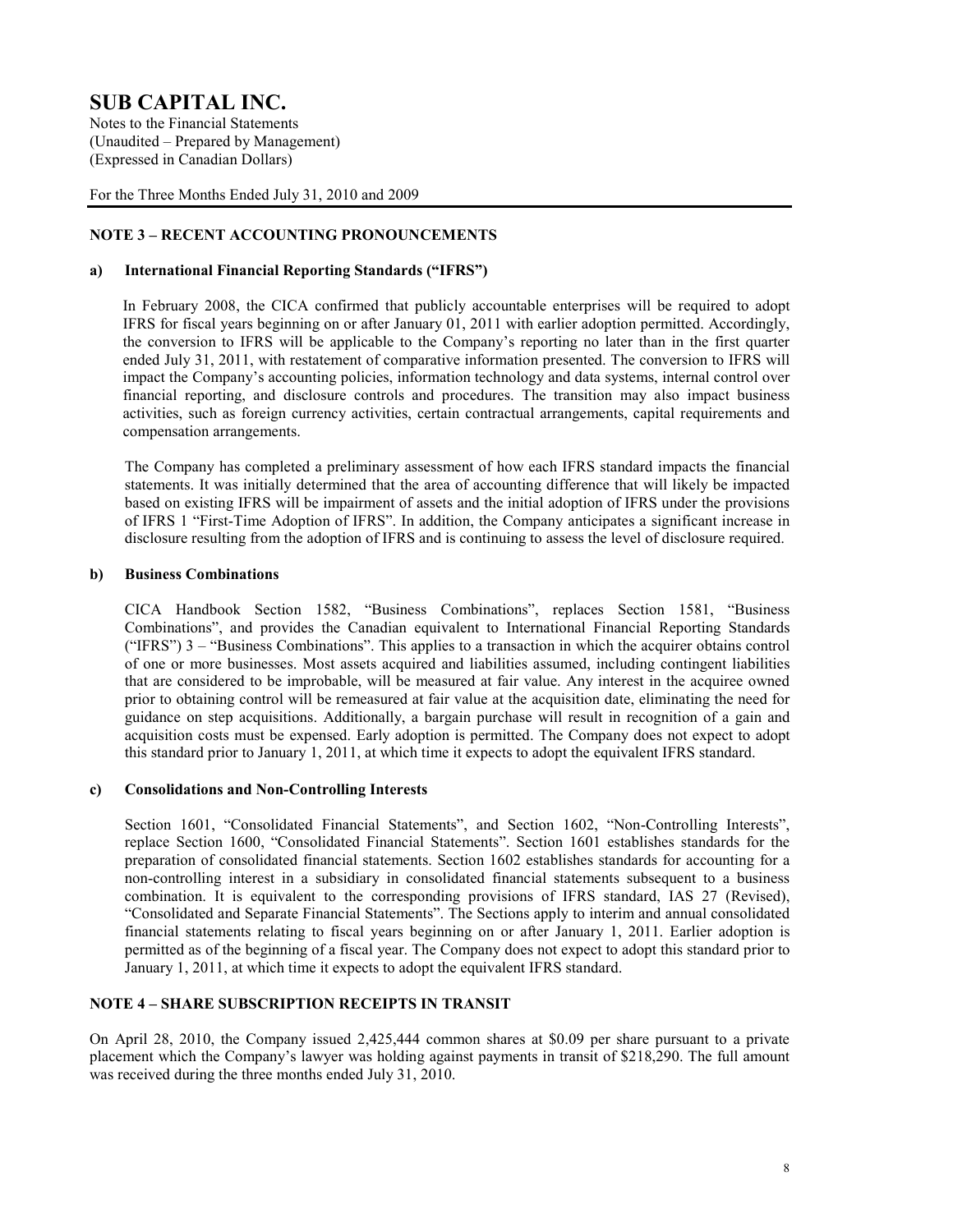Notes to the Financial Statements (Unaudited – Prepared by Management) (Expressed in Canadian Dollars)

For the Three Months Ended July 31, 2010 and 2009

### **NOTE 5 – DEFERRED COSTS**

As at July 31, 2010, the Company recorded \$10,545 (April 30, 2010 - \$nil) in deferred costs related to its proposed property acquisition or Change of Business (Note 11). These costs will be deferred until the completion of the Change of Business, at which time the costs will be recorded under resource property or charged to operations if the transaction does not complete. Any costs which do not directly relate to the property acquisition are expensed as incurred.

#### **NOTE 6 – SHARE CAPITAL**

#### **a) Authorized**

Unlimited Number of Voting Common Shares without Par Value

#### **b) Issued and Outstanding**

|                                                     | Number of<br>Common Shares | Amount<br>S            |
|-----------------------------------------------------|----------------------------|------------------------|
| Balance, April 30, 2009                             | 3,118,498                  | 3,553,483              |
| Shares Issued for Cash (i)<br>Finder's Fees (i)     | 6,011,078<br>489,463       | 540,997<br>44,051      |
| <b>Share Issue Costs</b><br>Balance, April 30, 2010 | 9,619,039                  | (71, 051)<br>4,067,480 |
| Shares Issued for Cash (ii)                         | 805,001                    | 72,450                 |
| Finder's Fees (ii)                                  | 80,500                     | 7,245                  |
| <b>Share Issue Costs</b>                            |                            | (19, 147)              |
| Cancellation of escrow shares (iii)                 | (109, 245)                 | (42, 931)              |
| <b>Balance, July 31, 2010</b>                       | 10,395,295                 | 4,085,097              |

- (i) During the year ended April 30, 2009, the Company closed a non-brokered private placement of 6,011,078 units at \$0.09 per unit for gross proceeds of \$540,997. Each unit consists of one common share and one common share purchase warrant entitling its holder to acquire an additional common share at \$0.125 per share on or before April 28, 2011. The Company applied the residual approach and allocated total proceeds to the common shares and none to the attached warrants. The Company paid a finder's fee consisting 489,463 common shares at a deemed price of \$0.09 per share for a gross consideration of \$44,051 and legal fees of \$27,000 totaling \$71,051.
- (ii) On May 27, 2010, the Company closed a non-brokered private placement of 805,001 units at \$0.09 per unit for gross proceeds of \$72,450. Each unit consists of one common share and one common share purchase warrant entitling its holder to acquire an additional common share at \$0.125 per share on or before May 27, 2011. The Company paid a finder's fee consisting 80,500 common shares at a deemed price of \$0.09 per share for a gross consideration of \$7,245 and legal fees of \$11,902 totaling \$19,147.
- (iii) On July 26, 2010, the Company cancelled and returned to treasury 109,245 common shares held in escrow.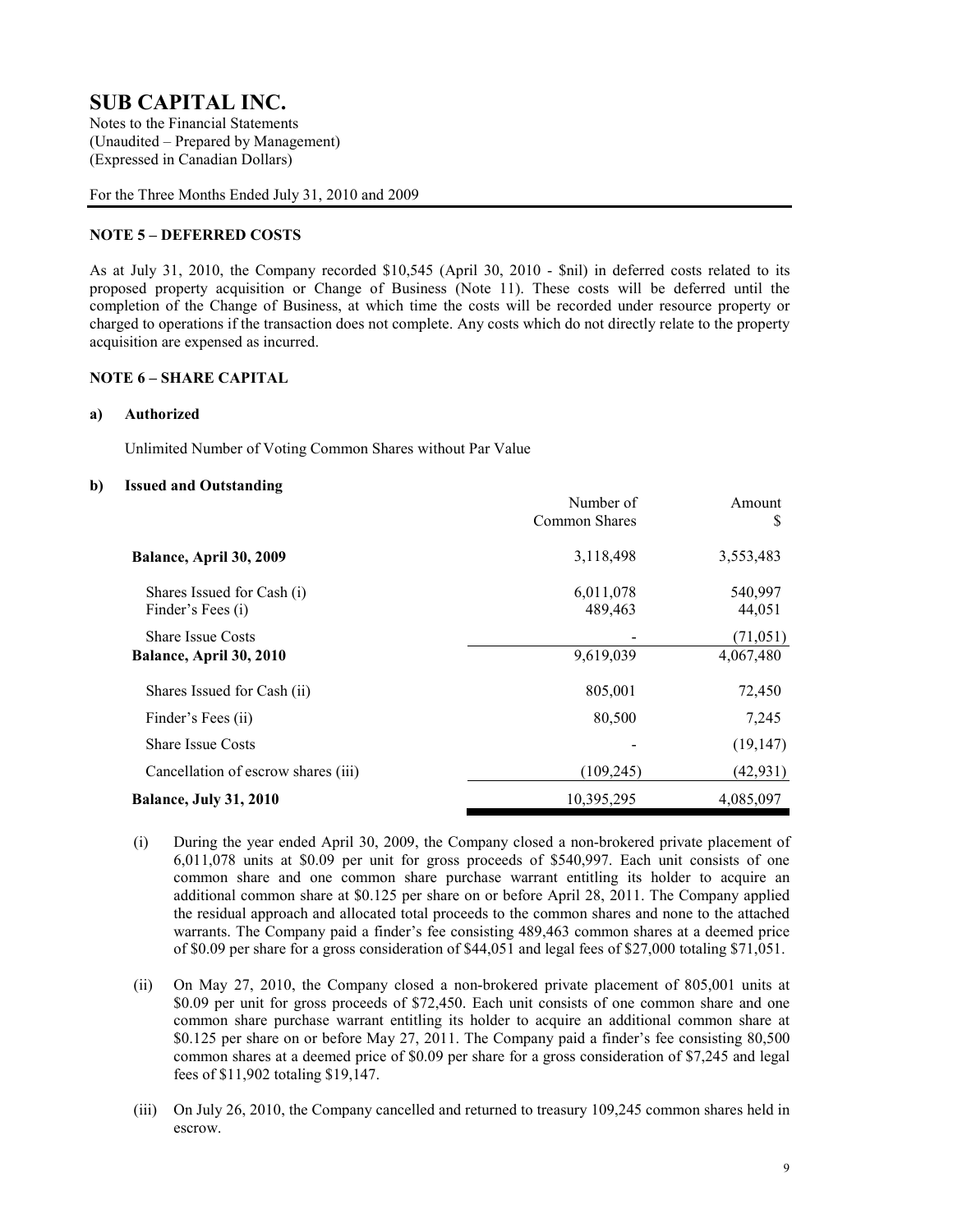Notes to the Financial Statements (Unaudited – Prepared by Management) (Expressed in Canadian Dollars)

For the Three Months Ended July 31, 2010 and 2009

### **NOTE 6 – SHARE CAPITAL (Continued)**

#### **c) Escrow Shares**

As of July 31, 2010, the Company has Nil (April 30, 2010 - 109,245) common shares held in escrow pursuant to the requirements of the Exchange and escrow agreement (Note 6(b)(iii)).

#### **d) Stock Options**

The Company has adopted an incentive stock option plan, which provides that the Board of Directors of the Company may from time to time, in its discretion, and in accordance with the Exchange requirements, grant to directors, officers, employees and consultants to the Company, non-transferable options to purchase common shares, provided that the number of common shares reserved for issuance will not exceed 10% of the issued and outstanding common shares of the Company. Stock options will be exercisable for a period of up to 5 years from the date of grant. Options granted during the year vested immediately. Options granted to Investor relations vest in accordance with Exchange requirements.

In connection with the foregoing, the number of common shares reserved for issuance to any individual director or officer will not exceed five percent (5%) of the issued and outstanding common shares and the number of common shares reserved for issuance to all consultants will not exceed two percent (2%) of the issued and outstanding common shares. Options may be exercised no later than 90 days following cessation of the optionee's position with the Company, provided that if the cessation of office, directorship, or consulting arrangement was by reason of death, the option may be exercised within a maximum period of twelve months after such death, subject to the expiry date of such option.

A summary of the status of the options outstanding follows:

|           | Weighted              |
|-----------|-----------------------|
| Number of | Average               |
| Options   | <b>Exercise Price</b> |
|           |                       |
| 241,000   | 1.397                 |
| (241,000) | (1.397)               |
| 911,000   | 0.128                 |
| 911,000   | 0.128                 |
|           |                       |

The following table summarizes the following options outstanding as at July 31, 2010:

| Number<br>of Options | Weighted<br>Average<br>Remaining<br>Contractual Life | Exercise<br>Price<br>S | <b>Expiry Date</b>                 | Number of<br>Options<br>Exercisable |
|----------------------|------------------------------------------------------|------------------------|------------------------------------|-------------------------------------|
| 311,000<br>600,000   | 4.56 years<br>4.69 years                             | 0.135<br>0.125         | February 15, 2015<br>April 7, 2015 | 311,000<br>600,000                  |
| 911,000              | 4.64 years                                           | 0.128                  |                                    | 911,000                             |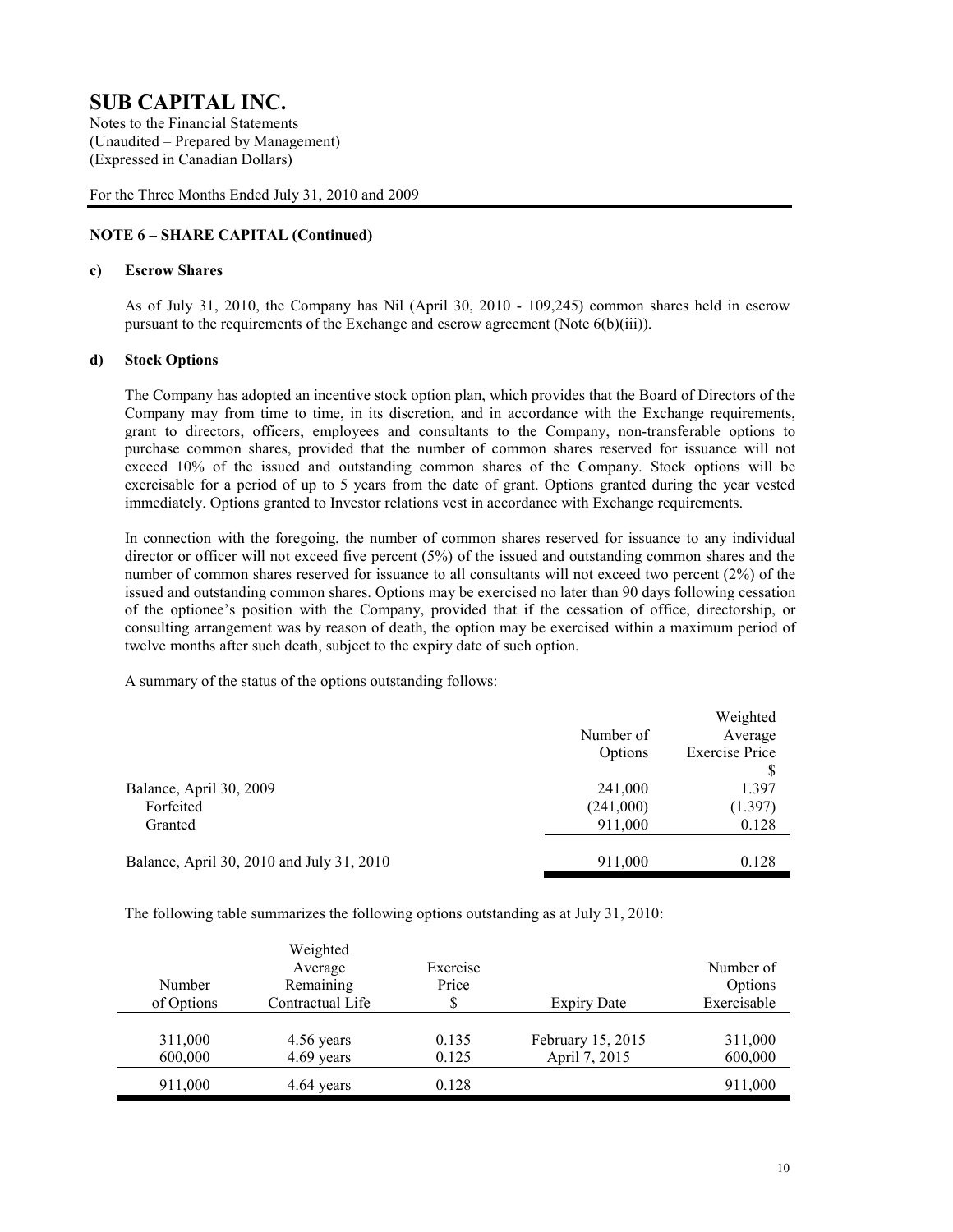Notes to the Financial Statements (Unaudited – Prepared by Management) (Expressed in Canadian Dollars)

For the Three Months Ended July 31, 2010 and 2009

### **NOTE 6 – SHARE CAPITAL (Continued)**

#### **e) Warrants**

Each whole warrant entitles the holder to purchase one common share of the Company. A summary of the status of the warrants outstanding follows:

|           | Weighted              |
|-----------|-----------------------|
| Number of | Average               |
| Warrants  | <b>Exercise Price</b> |
|           | S                     |
| 1,385,352 | 1.420                 |
| 6,011,078 | 0.125                 |
|           |                       |
| 7,396,430 | 0.370                 |
| 805,001   | 0.125                 |
|           |                       |
| 8,201,431 | 0.344                 |
|           |                       |

The following table summarizes the share purchase warrants outstanding at July 31, 2010:

| Number<br>of Warrants | Weighted<br>Average<br>Remaining<br>Contractual Life | Exercise<br>Price<br>S | <b>Expiry Date</b> |
|-----------------------|------------------------------------------------------|------------------------|--------------------|
|                       |                                                      |                        |                    |
| 125,000               | $1.45$ years                                         | 2.000                  | January 12, 2012   |
| 916,666               | $1.78$ years                                         | 1.500                  | May 9, 2012        |
| 343,686               | 2.37 years                                           | 1.000                  | December 12, 2012  |
| 6,011,078             | $0.74$ years                                         | 0.125                  | April 28, 2011     |
| 805,001               | $0.82$ years                                         | 0.125                  | May 27, 2011       |
| 8,201,431             |                                                      |                        |                    |

#### **NOTE 7 – CONTRIBUTED SURPLUS**

A continuity of contributed surplus is as follows:

| Balance, April 30, 2009                           | 491,605 |
|---------------------------------------------------|---------|
| <b>Stock-Based Compensation</b>                   | 88,600  |
| Balance, April 30, 2010                           | 580,205 |
| Cancellation of escrow shares (Note $6(b)(iii)$ ) | 42,931  |
| Balance, July 31, 2010                            | 623,136 |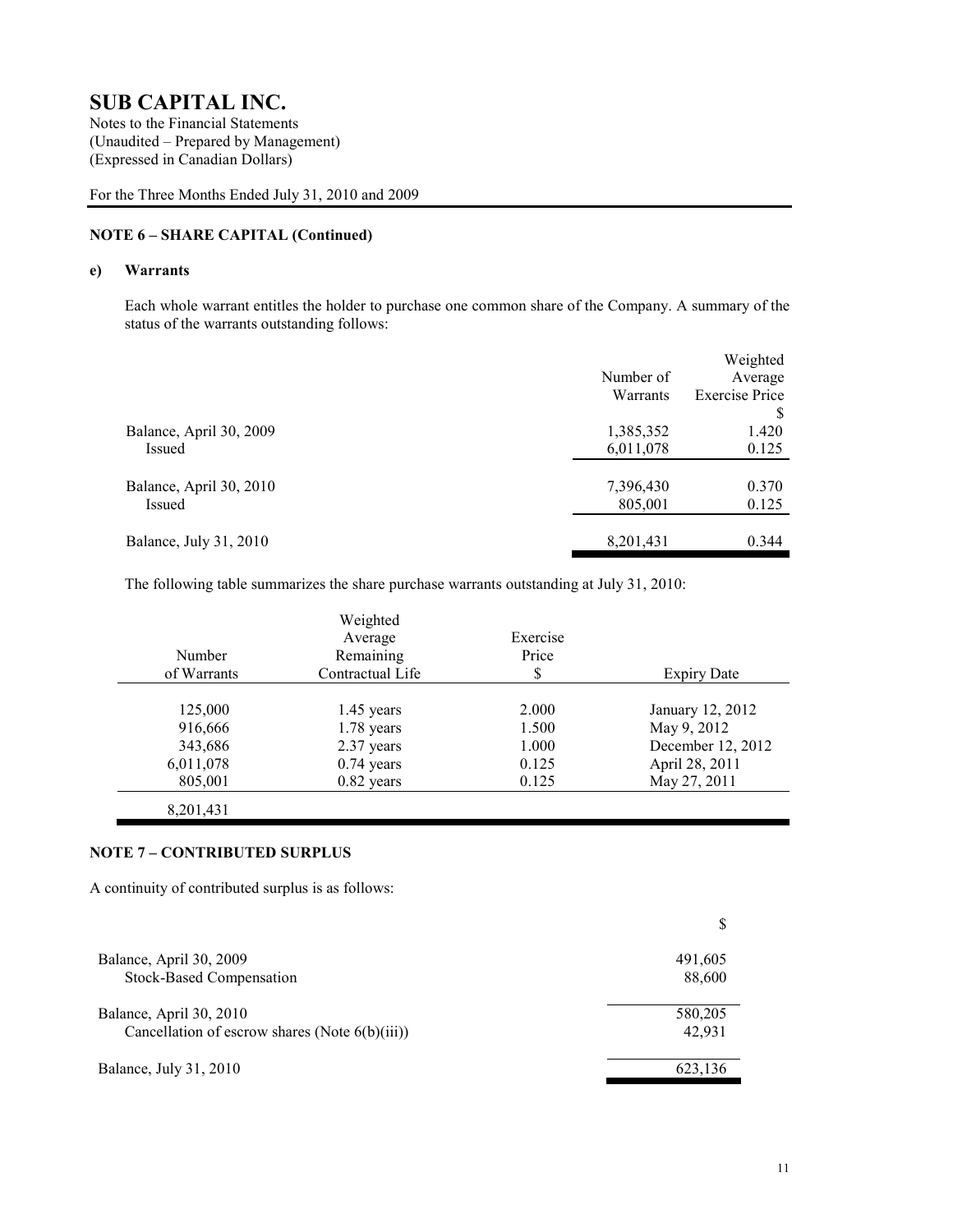Notes to the Financial Statements (Unaudited – Prepared by Management) (Expressed in Canadian Dollars)

For the Three Months Ended July 31, 2010 and 2009

### **NOTE 8 – RELATED PARTY TRANSACTIONS**

During the three months ended July 31, 2010 and 2009, in addition to a related party transaction described in Note 12(a), the Company entered into the following transactions with directors, officers and companies controlled by them:

|                                 | 2010   | 2009   |
|---------------------------------|--------|--------|
|                                 | \$     | \$     |
| Management fees                 | 3,750  |        |
| Office, rent and administration | 3,300  |        |
| Share issue costs               | 11,902 |        |
| Legal fees                      | 1,988  |        |
| Interest paid                   |        | 13,495 |
| Premium paid                    |        | 11,208 |
|                                 | 20,940 | 24,703 |

Included in prepaid expenses was a rent deposit of \$1,200 (April 30, 2010 - \$Nil) and prepaid rent of \$3,696 (April 30, 2010 - \$Nil) paid to companies with an officer in common.

Included in accounts payable and accrued liabilities was a legal fee of \$12,934 (April 30, 2010 - \$9,800) payable to a company with an officer in common.

These transactions are in the normal course of business operations and are measured at the exchange amount, which is the amount of consideration established and agreed to by the related parties.

#### **NOTE 9 – FINANCIAL INSTRUMENTS**

The Company manages its exposure to financial risks, including foreign exchange risk and interest rate risk, based on a framework to protect itself against adverse rate movements. All transactions undertaken are to support the Company's ongoing business and the Company does not acquire or issue derivative financial instruments for trading or speculative purposes. The Company's Board of Directors oversees management's risk management practices.

As at July 31, 2010, the Company's financial instruments consist of cash and cash equivalents, amounts receivable, deposits, and accounts payable and accrued liabilities.

The risk exposure is summarized as follows:

#### **a) Interest Rate Risk**

Interest rate risk is the risk that the fair value of future cash flows of a financial instrument will fluctuate due to changes in market interest rates. The Company's cash and cash equivalents attract interest at floating rates and have maturities of 90 days or less. The interest on cash and deposits is typical of Canadian banking rates, which are low at present and the conservative investment strategy mitigates the risk of deterioration to the investment. A change of 100 basis points in the interest rates would not be material to the financial statements.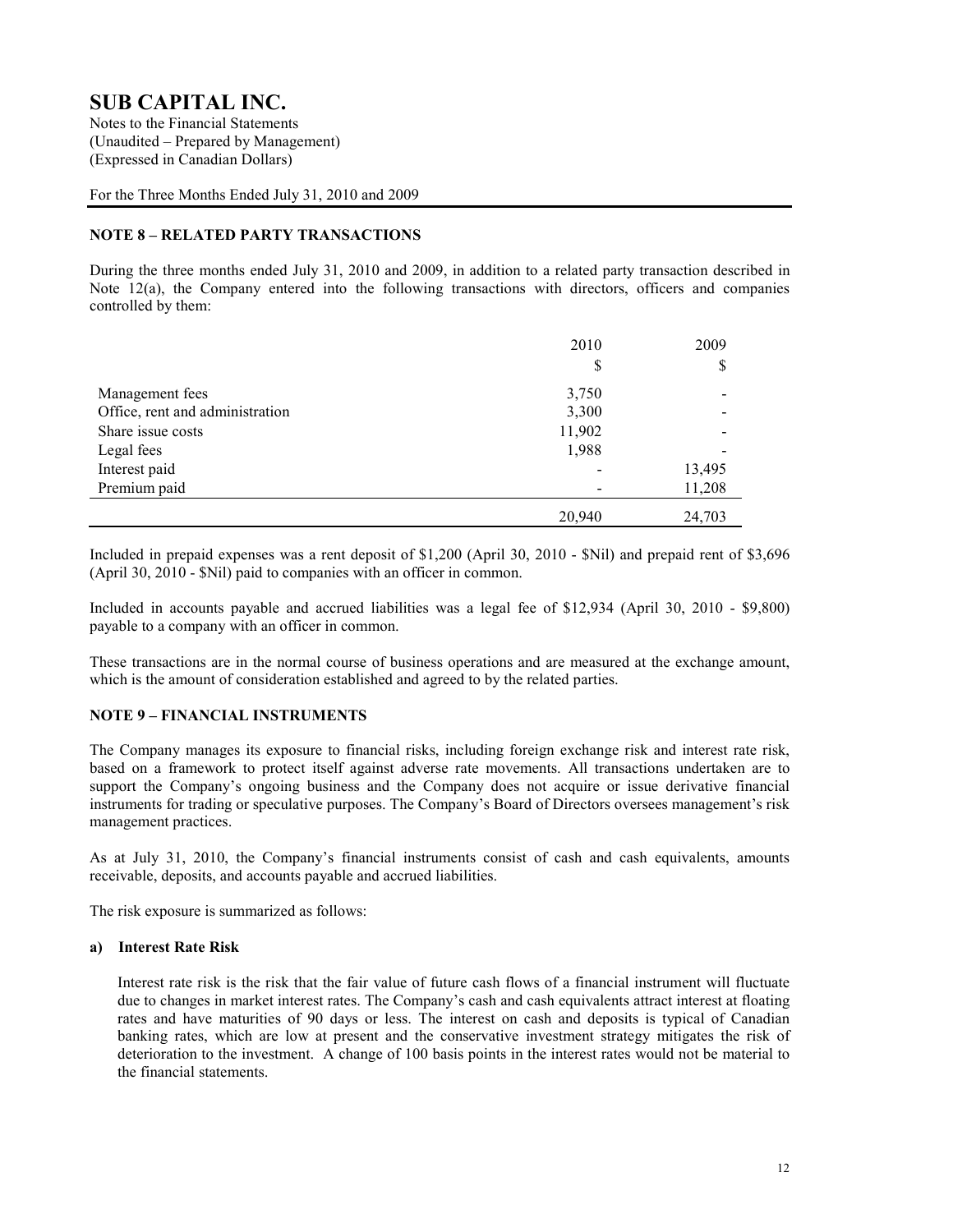Notes to the Financial Statements (Unaudited – Prepared by Management) (Expressed in Canadian Dollars)

For the Three Months Ended July 31, 2010 and 2009

### **NOTE 9 – FINANCIAL INSTRUMENTS (Continued)**

#### **b) Credit Risk**

Credit risk is the risk that one party to a financial instrument will fail to discharge an obligation and cause the other party to incur a financial loss. Financial instruments that potentially subject the Company to credit risk consist of cash and cash equivalent and amounts receivable. The Company has reduced its credit risk by investing its cash equivalents in guaranteed investment certificates with a Schedule 1 Canadian chartered bank. Also, as the majority of its receivables are with the Governments of Canada in the form of goods and services tax recoverable, the credit risk is considered minimal.

#### **c) Liquidity Risk**

Liquidity risk is the risk that the Company will not be able to meet the obligations associated with its financial liabilities. At of July 31, 2010, the Company had enough funds available to meet its financial liabilities and future financial liabilities from its commitments through the end of fiscal 2011. The Company handles liquidity risk through the management of its capital structure.

### **NOTE 10 – CAPITAL MANAGEMENT**

In the management of capital, the Company includes the components of shareholders' equity, as well as cash.

The Company's objectives when managing capital are: to safeguard its ability to continue as a going concern; to pursue the development of a business interest; and to maintain a flexible capital structure which optimizes the cost of capital within a framework of acceptable risk.

The Company manages its capital structure and makes adjustments to it in light of changes in economic conditions and the risk characteristics of the underlying assets. To maintain or improve its liquidity, the Company will have to issue new shares, issue new debt, or, acquire or dispose of assets all in the effort to optimize liquidity by raising or conserving cash.

The Company is dependent on the capital markets as its sole source of operating capital. Its capital resources are largely determined by the strength of the junior resource markets and by the status of the Company's projects in relation to these markets, and its ability to compete for investor support of its projects.

The Company has no debt and is not subject to externally imposed capital requirements.

There were no changes in the Company's management of capital during the three months ended July 31, 2010.

#### **NOTE 11 – CHANGE OF BUSINESS**

On June 25, 2010, the Company entered into an option agreement with Unity Energy Corp. ("Unity") whereby the Company has been granted an option (the "Option") to earn a 75% interest in the Thorburn Lake Property located within the Athabasca Basin, in the La Ronge Mining District of northern Saskatchewan (the "Property").

Unity currently has an option to acquire a 100% undivided interest in the Property pursuant to an agreement dated February 22, 2010 with GWN Investment Ltd. ("GWN") by paying GWN an aggregate of \$610,000 over a period of three years, issuing 750,000 common shares of Unity to GWN and incurring \$2,500,000 in exploration expenditures on the Property as follows: